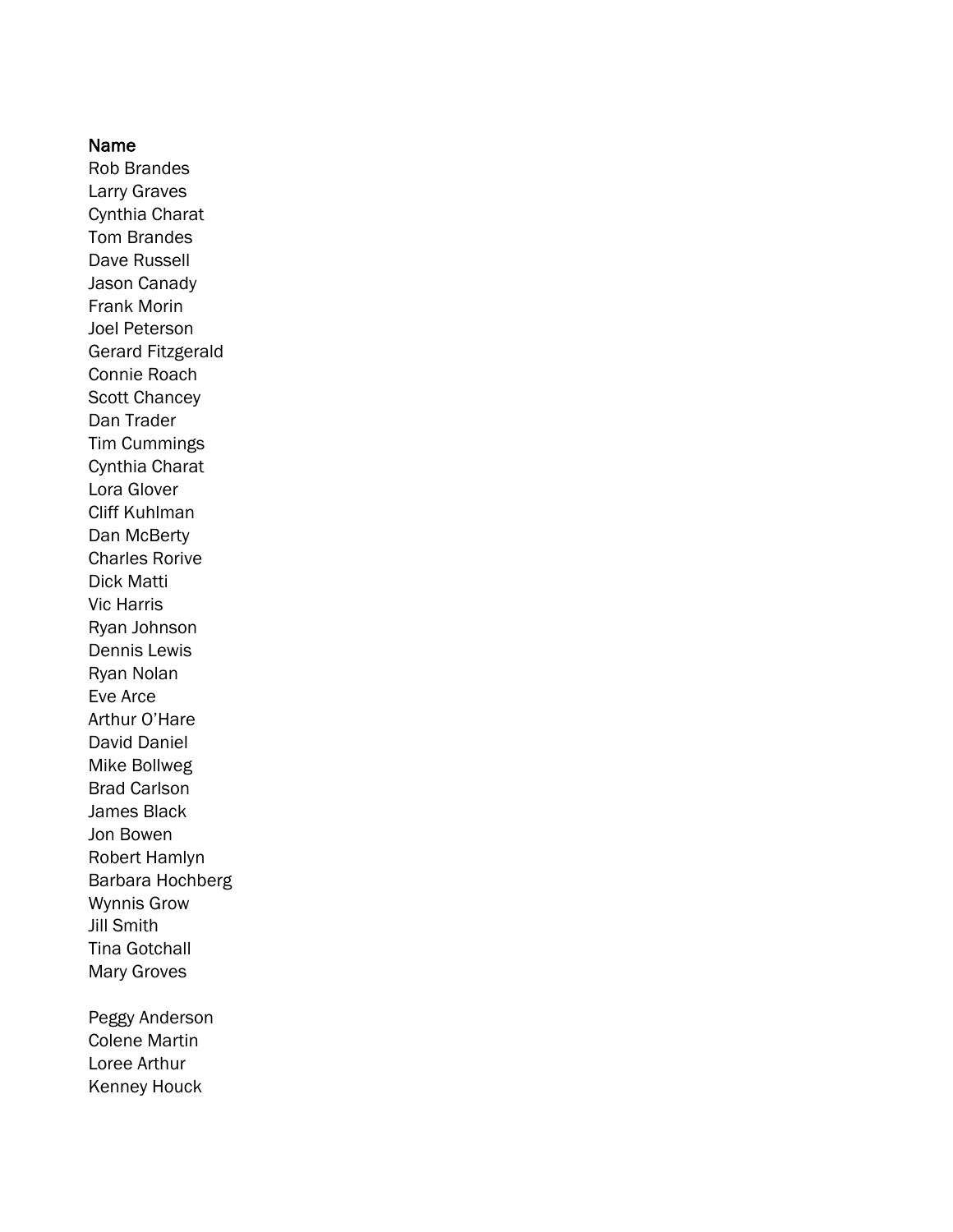Susan Seereiter Ron Fox Sherryl Ely John Higgins Kenton Gould Ron Goss Darin Fowler Dan DeYoung Dennis Roler Rick Riker Ken Hannum Roy Lindsay Jim Goodwin Simon Hare Cherryl Walker Keith Heck Doug Flow Win Howard Steve Young Chris Pendleton Alexandra Farmer Jeff Voight Pattie Baker David Corsi Kate Lasky Pat Fahey Debbie Derenski Steve Roe

Colene Martin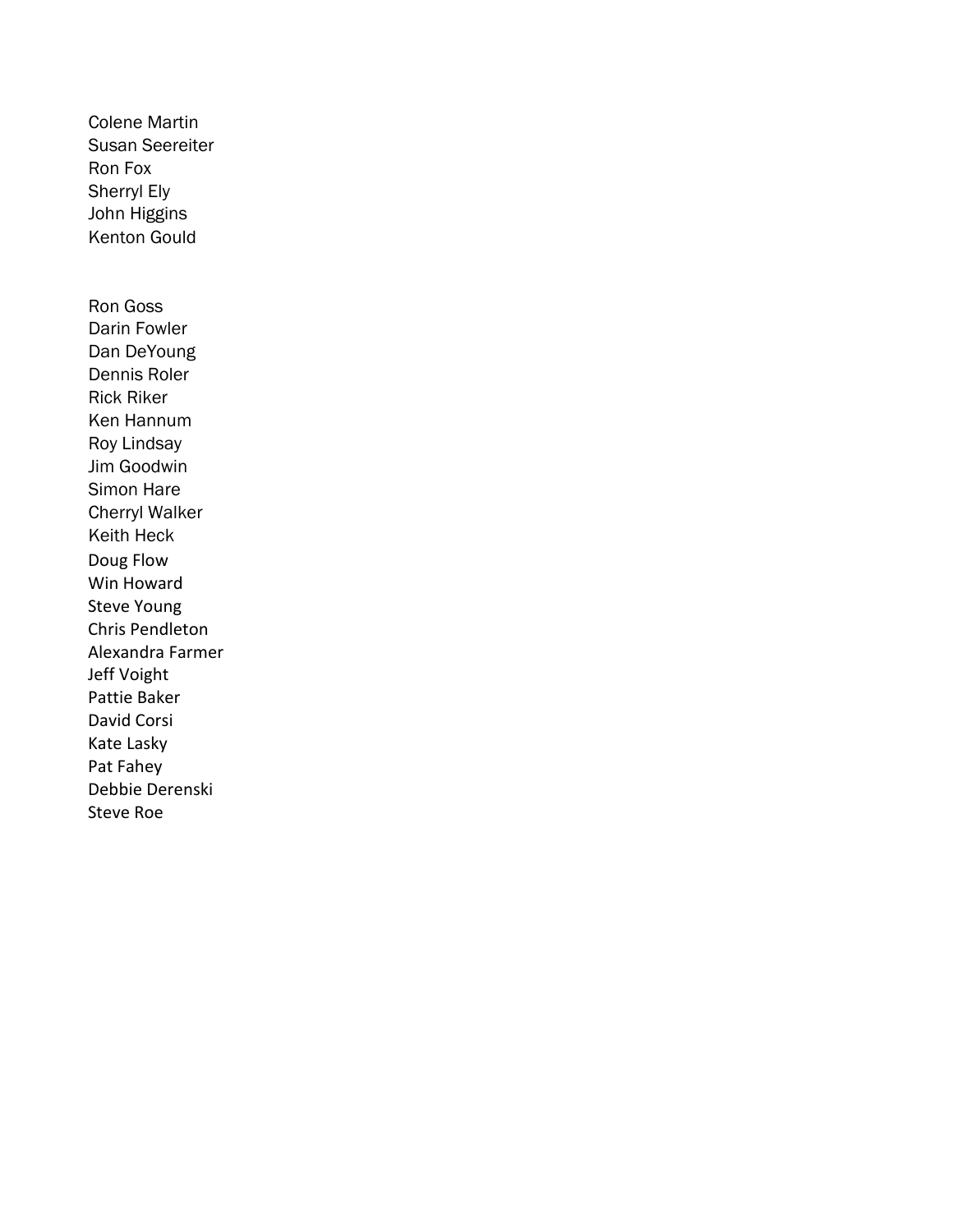## Title and Organization

Director, Josephine County Public Works Department Manager, Josephine County Department of Airports

Doctor, Grants Pass Clinic

Director, City of Grants Pass Public Works Department

Owner and Broker, Complete Real Estate, Inc. Josephine County Assessor Transit Supervisor, Josephine County Community Transit Owner, Audio Visual Security Inc. Homebuilder, Pacific Living Centers (homes for the memory impaired)

Director, Grants Pass Parks and Community Development Real estate agent, Windemere Real estate agent, Century 21 President, Grants Pass Association of Realtors

Forestry Manger Interim Manager, Josephine County Parks Department Director, Josephine County Planning Department City Clerk, City of Cave Junction Josephine County Treasurer County Finance Director County Sherriff's Office City of Cave Junction Environmental Health Specialist, Josephine County Josephine County Planning Office Grants Pass Tourism Owner, Hellgate Jetboat Excursions, Member of the Town Center Association Owner, Fire Mountain Gems & Beads Wedding officiate, previously in the hospitality industry for 30 years

Owner, Powderhorn Café Former Fairgrounds Manager Cave Junction Chamber of Commerce Manager, County Fairgrounds CEO/President of Grants Pass & Josephine County Chamber of Commerce Community Miracles Teaching and Learning Center in Grants Pass (religious affiliation) Illinois Valley Community Development Organization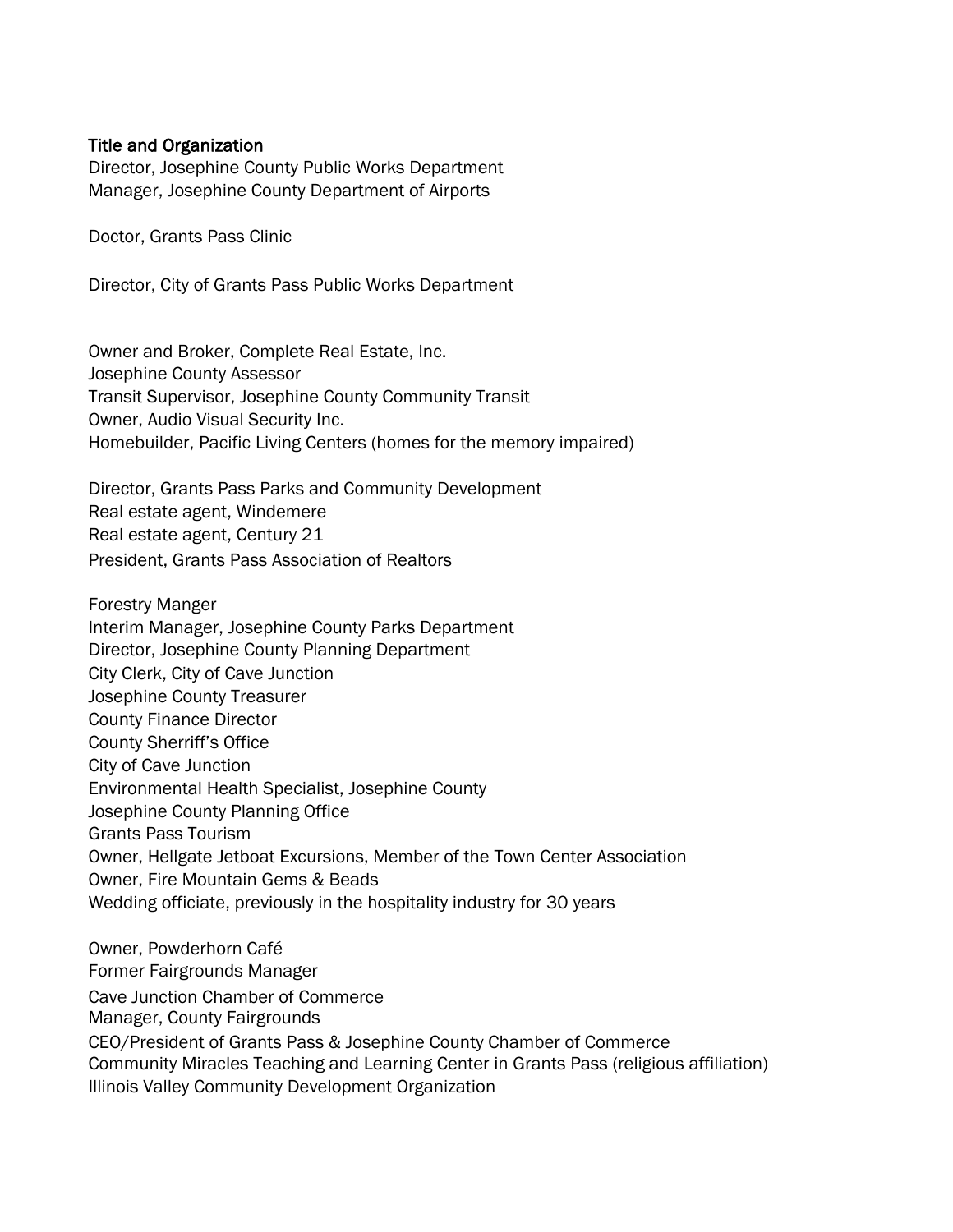CEO/President, Grants Pass & Josephine County Chamber of Commerce Manager, Washington Federal SOREDI School District 7 School District 7 Rogue Community College Workforce Program Neighborhood Works Umpqua The Job Council Small Business Development Center Mayor Council President - Ward 1 Representative Ward 3 Representative Ward 2 Representative Ward 3 Representative Ward 1 Representative Ward 4 Representative **Commissioner Commissioner** Commissioner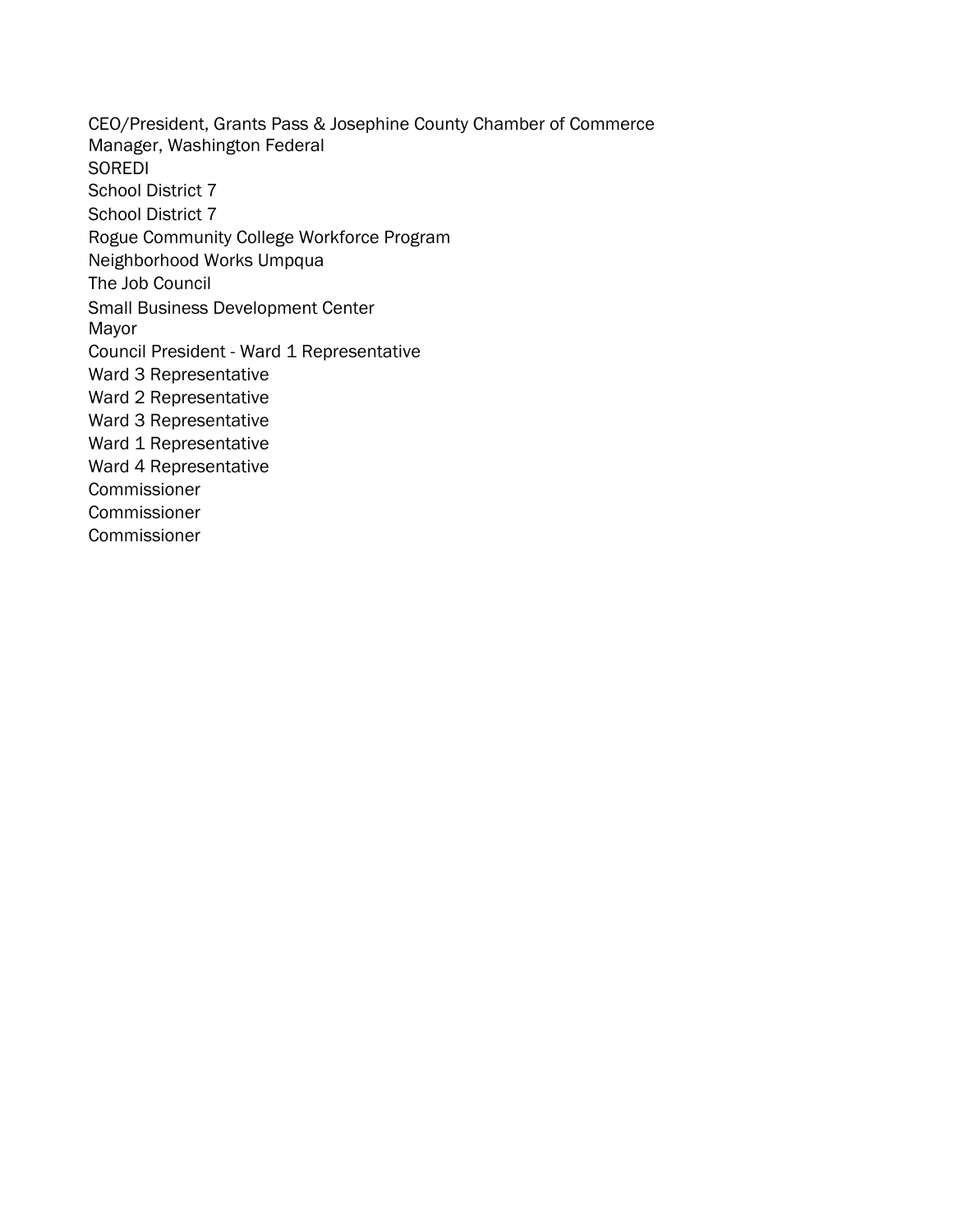# Other Affiliation **Phone Number**

Urban Tree Advisory Committee 541-476-7665 (H) Chair of Solid Waste Agency 479-4692

Budget Committee Vice Chair 226-2292 (H); 295-5662 (W) Chair of Bikeways and Walkway 541-218-2061 © Chair of Urban Area Planning Commission 479-3395 (W); 474-7512 (H); 659-0829 © Member of Solid Waste Agency Committee 541-474-5260

Chair of Allen Creek Soccer Task Force 441-2255 © Urban Renewal Task Force 479-1262 Vice Chair of Urban Tree Advisory Committee 541-476-7665 (H) Solid Waste Agency Committee 450-6060 x 6071 (W) Industrial Development Loan Review 474-1616 (H); 660-8623 © Historic Buildings and Site Committee 476-2477 (H); 761-9651 (W)

Chair of Parks Advisory Board 476-8483 (H)

Committee member on Urban Renewal Task 956-9000 (W); 601-2626 (H) Member of Tourism Advisory Committee 479-7204 (W); 479-2510 (H) Chair of Tourism Advisory Committee, 955-9223 (H); 956-7817 (W) Vice Chair of Tourism Advisory Committee 479-7371 (H); 660-6908 (W) Chair of Committee on Public Art 472-9771 (H); 660-9140 © Member of Tourism Advisory Committee, 659-3942 ©; 479-9403 (W) On Fair Board 761-2740 (H); 476-3215 (W)

Urban Renewal Task Force 956-4100 (W); 761-7475 © Urban Area Planning Commission 441-3270 (H)

Chair of Solid Waste Agency 474-5460 ext 4429 (W) 541-955-4535 (Work) 541-660-2169 (Cell) Chair of Urban Tree Advisory Committee 541-479-3446 (H); 541-660-5044 (W) 541-450-6118 (541-450-6110) 541-474-5452 (541) 476-8139 541-474-5291 541-474-5285 541-474-5421 541-592-2156 541-474-5175 541-474-5221 541-474-5123 592-2156 (W) 474-5336 (W) (541)-474-5418 (541) 592-3326 541 476-3215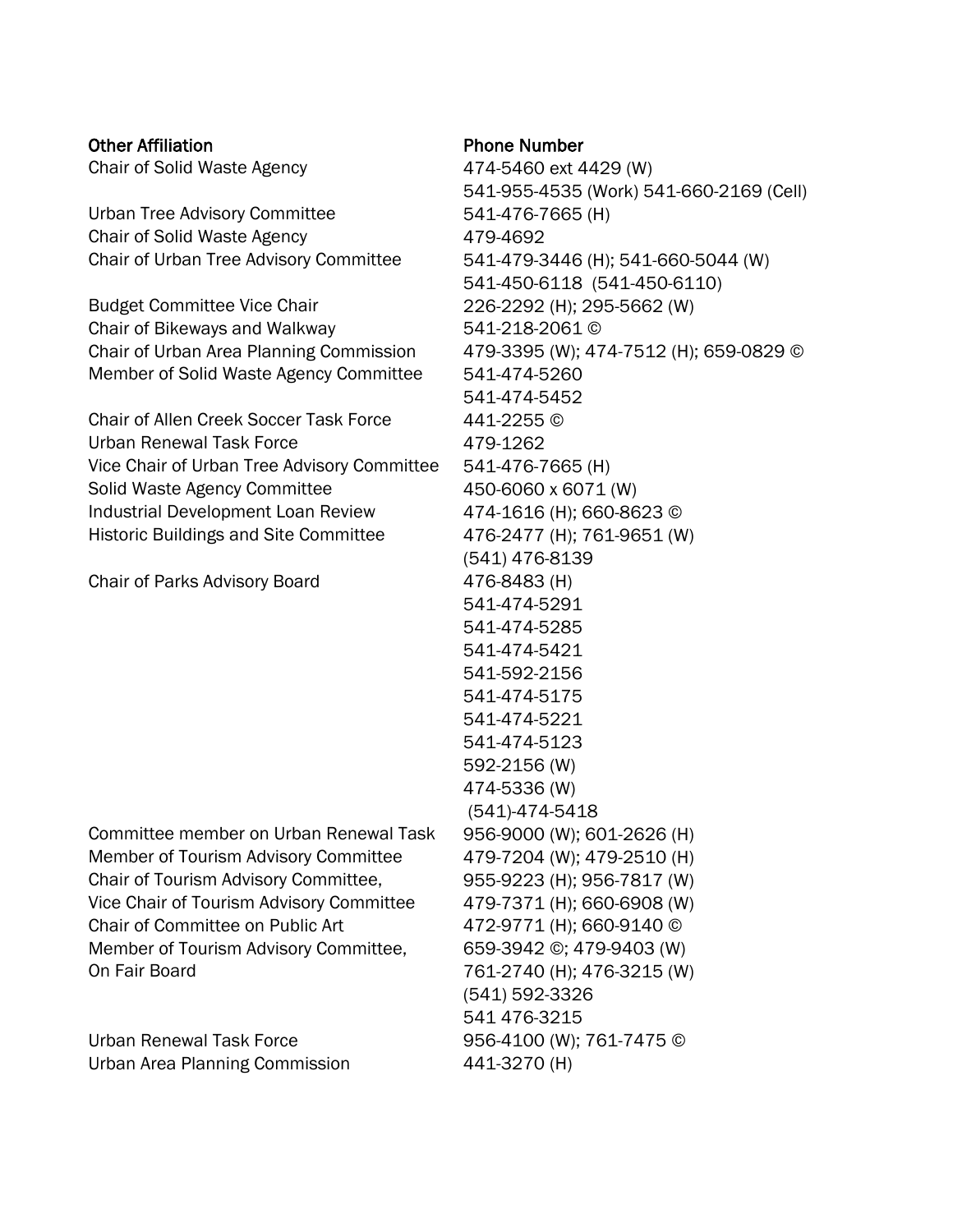Urban Renewal Task Force 956-4100 (W); 761-7475 © MicroEnterprise Loan Review Board 476-3587 (W)

(541) 476-1187

City 541-660-3696 City 541-479-8777 City 541-479-4272 City 541-479-7333 City 541-659-4579 City 541-291-0346 City 541-761-5733 County (541) 474-5221 County (541) 474-5221 County (541) 474-5221

Roe Motors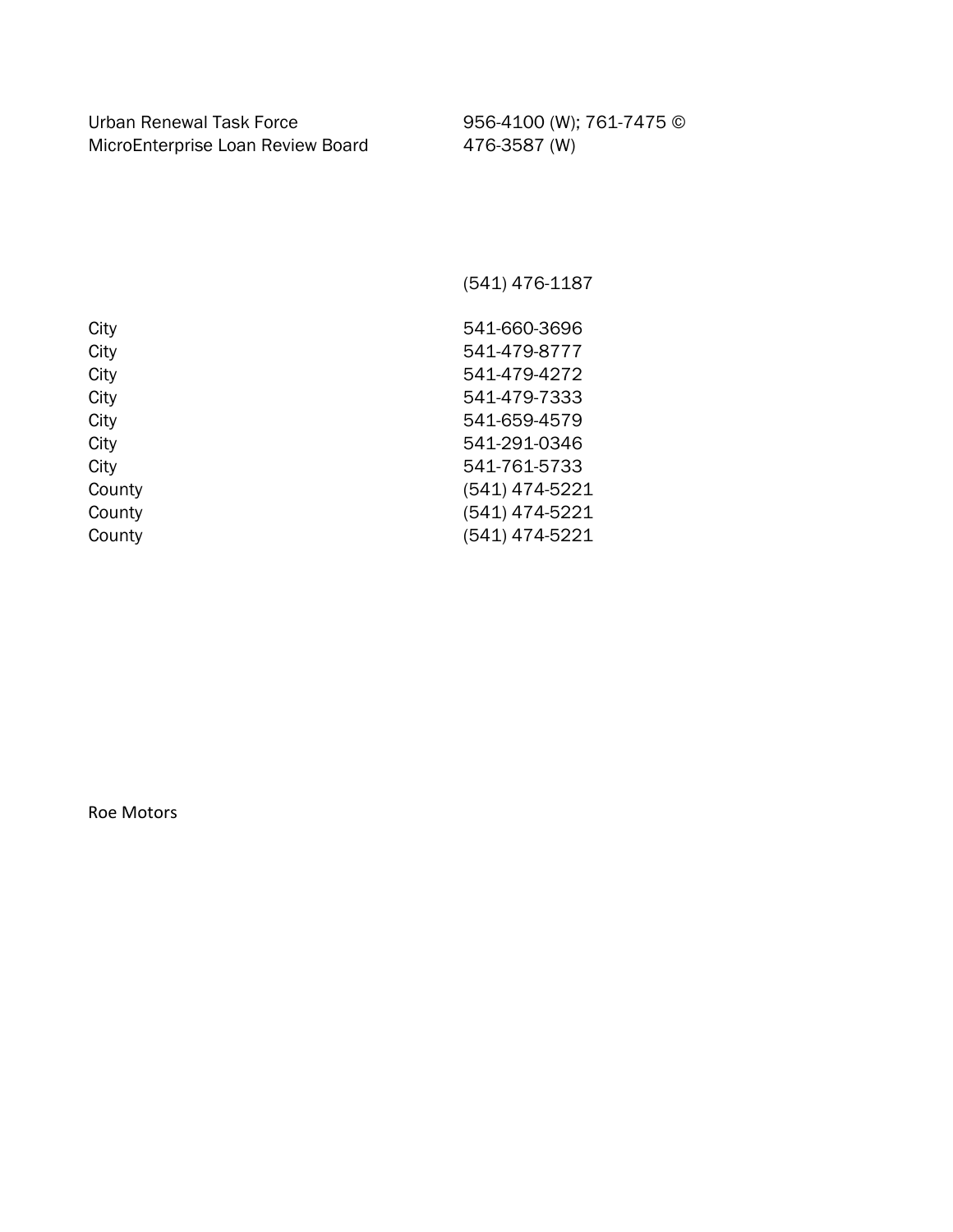## Email

[rbrandes@co.josephine.or.us](mailto:rbrandes@co.josephine.or.us) [LGraves@co.josephine.or.us](mailto:LGraves@co.josephine.or.us) [cynthiaccsahara@yahoo.com](mailto:cynthiaccsahara@yahoo.com) [tomrbpark@charter.net](mailto:tomrbpark@charter.net) [dr1855@q.com](mailto:dr1855@q.com) [jcanady@grantspassoregon.gov](mailto:jcanady@grantspassoregon.gov) [frank.morin@precisionpsi.com](mailto:frank.morin@precisionpsi.com) [bikegrantspass@gmail.com](mailto:bikegrantspass@gmail.com) [gfitzcrs@gmail.com](mailto:gfitzcrs@gmail.com) [assessor@co.josephine.or.us](mailto:assessor@co.josephine.or.us) schancey@co.josephine.or.us [dantrader@live.com](mailto:dantrader@live.com) [timc@pacificlivingcenters.com](mailto:timc@pacificlivingcenters.com) cynthiaccsahara@yahoo.com lglover@grantspassoregon.gov [ckuhlman@uci.net](mailto:ckuhlman@uci.net) [gprealestate@hotmail.com](mailto:gprealestate@hotmail.com) [charlesrorive@gmail.com](mailto:charlesrorive@gmail.com) [dickandlynn@budget.net](mailto:dickandlynn@budget.net) vharris@co.josephine.or.us [rjohnson@co.josephine.or.us](mailto:rjohnson@co.josephine.or.us) dlewis@co.josephine.or.us cityofcj@cavenet,com treasurer@co.josephine.or.us aohare@co.josephine.or.us, [jocosheriff@co.josephine.or.us](mailto:jocosheriff@co.josephine.or.us) [cityofcjwwtp@cavenet.com](mailto:cityofcjwwtp@cavenet.com) [bcarlson@co.josephine.or.us](mailto:bcarlson@co.josephine.or.us) JBlack@co.josephine.or.us [jb@experiencegp.com](mailto:jb@experiencegp.com) [robert@hellgate.com](mailto:robert@hellgate.com) [adhoch227@gmail.com](mailto:adhoch227@gmail.com) [wynnis@grantspass.com](mailto:wynnis@grantspass.com) [jillmcalvage@msn.com](mailto:jillmcalvage@msn.com) [tinagotchall@gmail.com](mailto:tinagotchall@gmail.com) [mgroves@co.josephine.or.us](mailto:mgrovers@co.josephine.or.us)

[panderson@co.josephine.or.us](mailto:panderson@co.josephine.or.us) [cmartin@grantspasschamber.org](mailto:cmartin@grantspasschamber.org) [loree@loreearthur.com](mailto:loree@loreearthur.com) [khouck@roguecc.edu](mailto:khouck@roguecc.edu)